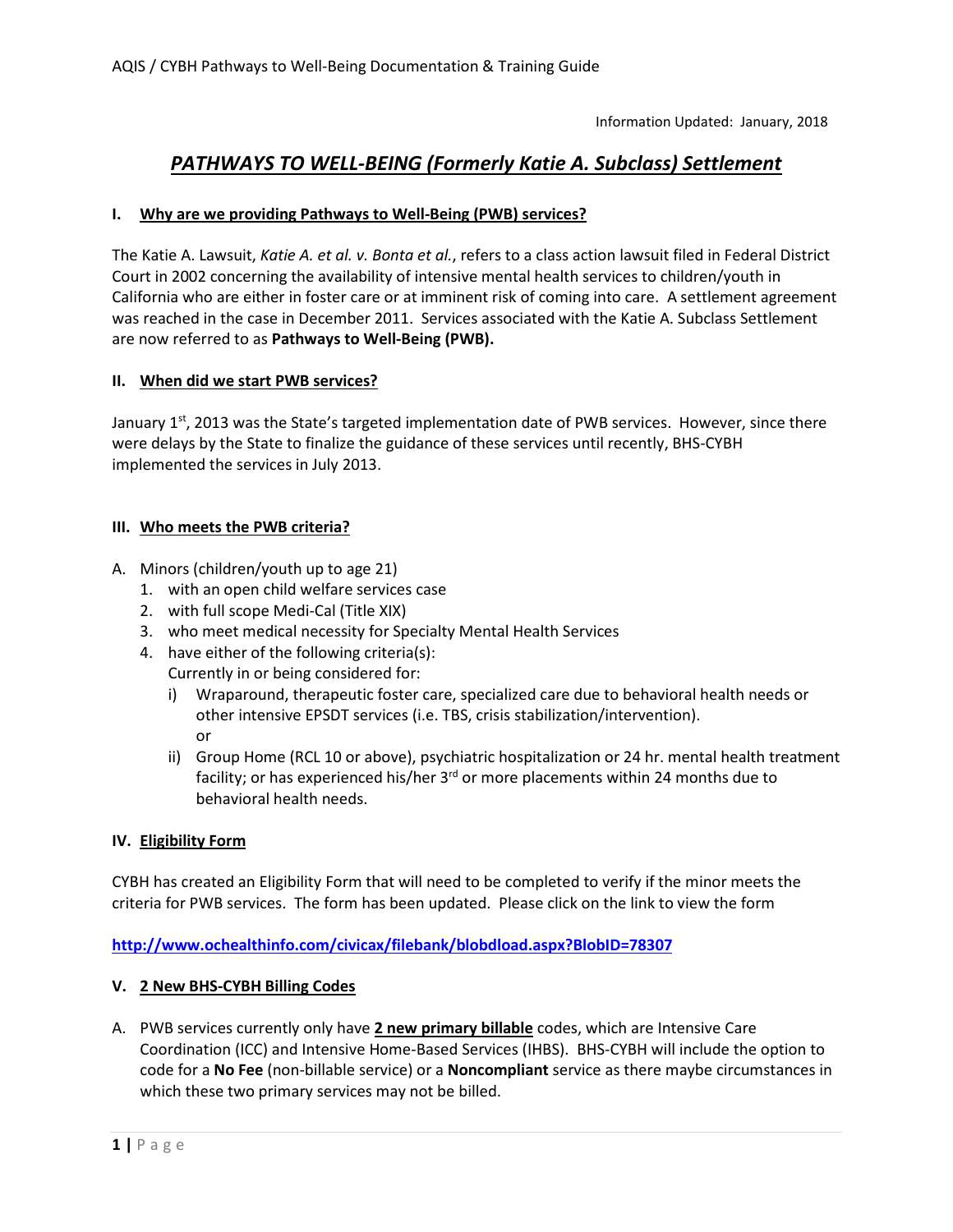#### 1. **Intensive Care Coordination (ICC):**

- a) 90899-151 Intensive Care Coordination
- b) 90899-152 Intensive Care Coordination No Fee
- c) 90899-153 Intensive Care Coordination Noncompliant

#### 2. **Intensive Home-Based Services (IHBS):**

- a) 90899-154 Intensive Home-Based Services
- b) 90899-155 Intensive Home-Based Services No Fee
- c) 90899-156 Intensive Home-Based Services Noncompliant
- B. ICC & IHBS services are guided by the Core Practice Model (CPM): CPM adheres to a set of family centered values and principles that are driven by a defined Child and Family Team (CFT) process, and would be utilized by all agencies or individuals who serve the PWB members and their families.
- C. All of these new codes are already included in the current ED.

#### **VI. ICC services in detail**

#### A. **ICC Defined:**

A service that is responsible for facilitating assessment, care planning and coordination of services, including urgent services for children/youth who meet the PWB criteria.

 Note: All who meet the PWB criteria are **required** to receive ICC services. When a child becomes part of PWB use the ICC vs. Targeted Case Management codes. There is an **Exception**: ICC services cannot be billed for client's placed in a psychiatric hospital unless it is 30 days prior to transition to home placement or discharge from psychiatric hospitalization for the purposes of coordinating care as part of the discharge planning. If the services do not relate to discharge planning that meet the criteria above, the services during a psychiatric hospitalization should then be billed as non-billable service codes per Medi-Cal guidelines.

#### B. **ICC Services:**

Identify an ICC Coordinator which mirrors what a primary therapist is already doing when coordinating services for a youth in Foster Care. This is not a role change but simply a title that the State has asked us to use for these cases.

- 1. The ICC Coordinator can be any CYBH mental health provider/representative that is part of the Child and Family Team (i.e., licensed clinician, rehab worker, etc.). Typically in CYBH the primary therapist would be the ICC Coordinator. The exception to this rule would be when a case is also opened in CCPU, then the CCPU therapist and the primary therapist will consult to determine who would become the ICC coordinator. Once the ICC Coordinator is determined, this must be documented on the PWB 90-Day review tracking sheet.
- 2. The ICC Coordinator's duties may include but are not limited to:
	- a) Facilitating the planning and delivery of services cross-system/multi-agency (i.e., wraparound services, TBS, education, probation, etc.).
	- b) Assessing the need for urgent mental health services.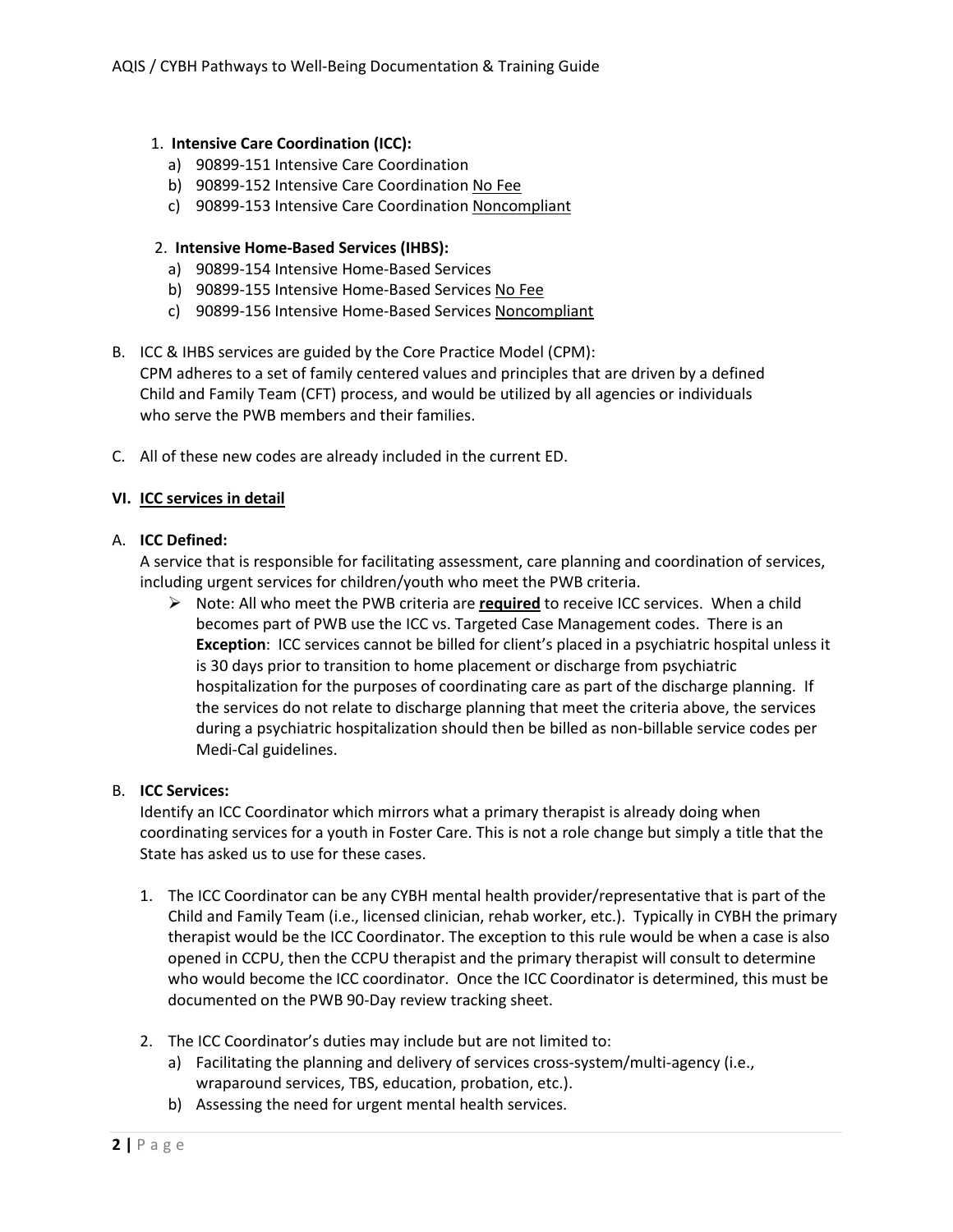- c) Coordination of care to address services on the Care Plan and the Individualized Plan of Care.
- 3. The ICC coordinator is typically the point of access on the Child and Family Team (CFT): A CFT is comprised of the youth, family members and all ancillary services with the goal of successfully transitioning the youth out of the child and welfare system by way of integrating a multidisciplinary approach, that may, but are not limited to services such as child welfare, mental health, education, probation, etc. It could be that you are already participating in these types of meetings but if not, direction will be provided in the future as to how these will be formed.

#### **VII. IHBS services in detail**

#### A. **IHBS Defined:**

Are intensive, individualized and strength-based, needs-driven intervention activities that support the engagement/participation of the minor and his/her significant others to help the minor develop skills and achieve the goals and objectives of the Care Plan.

 $\triangleright$  When a child becomes part of the Pathways to Well-Being subclass, Rehab services will no longer be used and replaced with IHBS instead. This is similar to what we are currently doing when referring a case for Rehab services. The primary therapist determines the need and then makes the referral for Rehab services and will now do the same for IHBS. IHBS covers both individual and family services. If an individual is psychiatrically hospitalized the provider must utilize non-billable service codes.

#### B. **IHBS Services:**

- 1. Medically necessary skill-based interventions for remediation of behaviors or improvement of symptoms
- 2. Development of functional skills to improve self-care, self-regulation or other functional impairments
- 3. Improve and/or educate self-management of symptoms
- 4. Promote the development or maintenance of social supports
- 5. Address behaviors that interfere with the achievement of stable and permanent family life
- 6. Address behaviors that impede seeking or maintaining a job
- 7. Address behaviors that impede with educational objectives
- 8. Address behaviors that impede with transitional independent living (i.e. seeking or maintaining housing and living independently).

#### **C. IHBS vs. Rehab Services:**

The major difference is that IHBS is used for PWB members only vs. children/youth who have not been identified to meet the criteria for this subclass. Services listed above are essentially the same as Rehab services as we know it.

#### **VIII. How will we implement PWB services?**

#### A. **How this might look:**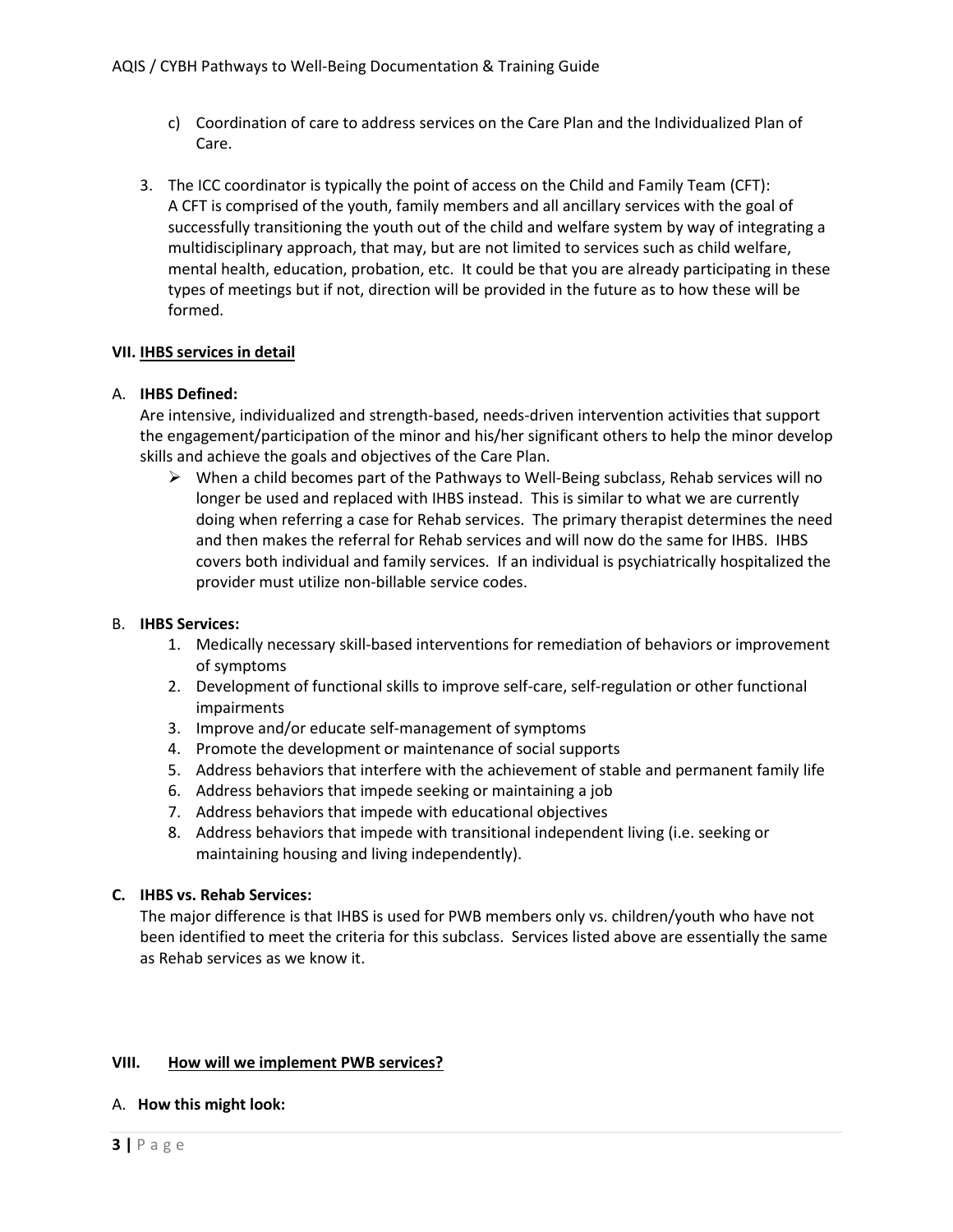- 1. Provider will screen all present and in-coming foster youths for PWB using the Eligibility Form. It is not necessary to document in a progress note the completion of this form. If the clinician has determined PWB eligibility prior to completing the assessment, a progress note documenting the child/youth has met medical necessity should be completed and the dated entered onto the PWB Eligibility Assessment form.
- 2. Once the PWB member is identified, then immediately:
	- a) Add ICC and/or IHBS to the existing CARE PLAN, or INTERIM CARE PLAN if appropriate.
		- i. This may be done by writing in ICC next to Targeted Case Management and if necessary, writing in IHBS next to Rehab services.
		- ii. The clinician needs to initial and date the CARE PLAN changes.
		- iii. Signatures from the youth or guardian are not necessary for updating this existing CARE PLAN.
		- iv. The clinician needs to write a corresponding progress note about the CARE PLAN update and bill it as ICC.
	- b) Provider will need to update the documents for coordination of care for services provided in collaboration with SSA and/or other programs. **Reminder: As the CARE PLAN and other documents are updated, you must notify the other programs of this update as part of coordination of care (e.g., WRAP, etc.) so they can also start using these codes.**
	- c) No less frequent than every 90 days, it is required that PWB services be reviewed (only a progress note is required for these reviews). (See page 8 for an example of the tracking sheet)
		- i. This service re-assesses the client's and family's needs and progress in treatment. It is a review of the **Child and Family Team (CFT) Plan** which is completed at each CFT meeting and should be conducted, at a minimum, with input from the social worker and client/family.
		- ii. The content of the 90-Day review progress note should be similar to what we currently write for a 6-Month Update progress note.
		- iii. This is a billable ICC service (unless the client is currently residing in a group home).
	- d) In order to know when the 90-Day reviews are due, think of these as quarterly reviews which would usually fall between the 6-Month Update and the Annual Update review. Also between the Annual Update review and the 6-Month Update review. (See pages 10 and 12 for examples)
	- e) When a 90-Day review falls at the same time as the 6-Month or Annual Update review only one progress note is needed. No need to write two separate notes. The CARE PLAN continues to only be updated at the 6-Month and Annual Update review.
- B. **For the PWB members only**, the 6-Month Update/quarterly review and Annual Update/quarterly review (known as the 90-Day review), should be billed as ICC and not as an Assessment service.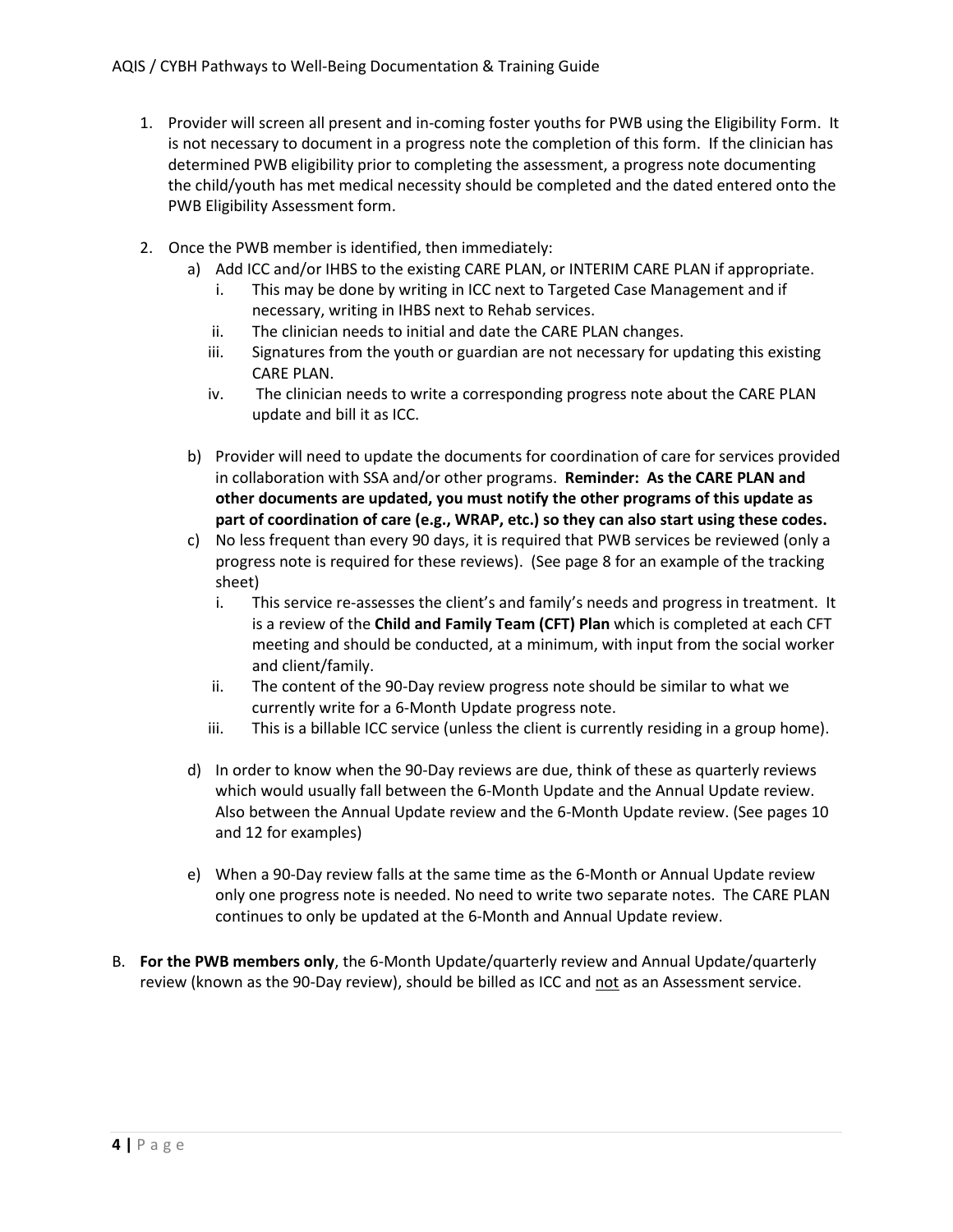#### **IX. When do we stop providing PWB services?**

- A. Once the PWB subclass member is no longer in the child-welfare system, or no longer meets any of the PWB subclass criteria, ICC/IHBS services can be discontinued.
	- 1. The ICC Coordinator needs to complete the PWB Eligibility Form only with the following information: clinic name, client's name, DOB, MRN, check "NO" in item 6 regarding client does not meet PWB criteria, date and sign. Support staff will enter this information in IRIS. Termination date will be the date on which the form was signed.
- B. However, if the minor continues to be eligible for Medi-Cal and meets medical necessity for specialty mental health services as determined by the clinician, the minor may continue to receive mental health services based on their needs.

## **X. PWB "Reminders"**

- 1. Use the Eligibility Form to assess if a youth meets the PWB criteria (not billable).
- 2. ICC Services are basically the same as Targeted Case Management services. ICC billing codes are only used for those clients who meet the PWB criteria. All members of the subclass **must** receive ICC.
- 3. IHBS Services are basically the same as Rehab services. The IHBS codes should only be used for those identified as PWB members and who meets medical necessity for specialty mental health services.
- 4. **EXCEPTIONS:** ICC services cannot be billed for client's placed in a psychiatric hospital unless it is 30 days prior to transition to home placement or discharge from psychiatric hospitalization for the purposes of coordinating care as part of the discharge planning. IHBS services cannot be billed for client's placed in a psychiatric hospital.
	- $\triangleright$  When a client is psychiatrically hospitalized, continue to use non-billable codes.
- 5. When the youth is no longer in the child welfare system, complete the PWB Eligibility Form to indicate that the youth is no longer a subclass member and stop billing ICC and IHBS services. Submit form to support staff who will then enter eligibility termination date into IRIS.
- 6. Continue to provide mental health services (i.e. individual therapy, collateral therapy, case management, psychiatric services, rehab services, etc.) if the minor is determined to have a need for specialty mental health services, has Medi-Cal and meets medical necessity.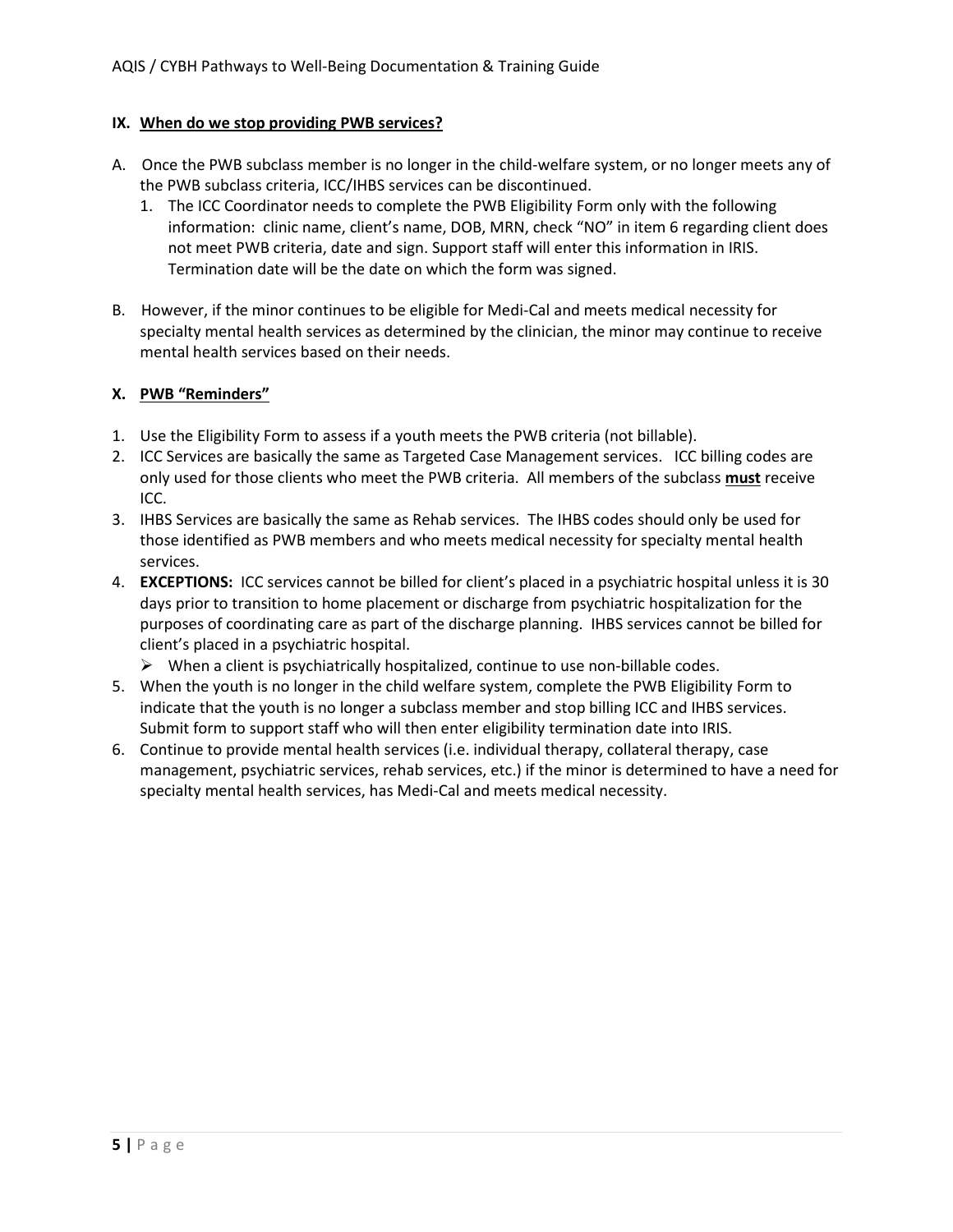## **XI. Glossary**

**Child and Family Team (CFT)** – A CFT is comprised of the youth and family and all of the ancillary individuals who are working with them toward their successful transition out of the child welfare system. The team is comprised of the child welfare worker, the youth and family, service providers and any other members as necessary and appropriate. No single individual, agency or service provider works independently but rather as part of the team for decision-making. Child welfare workers and mental health staff and service providers work within a team environment which engages youth and families as partners in that environment. Each individual team member has their unique role and responsibilities, but they are always working as part of the team.

**Core Practice Model (CPM)** – The Core Practice Model (CPM) is a set of concepts, values, principles, and standards of practice that outline an integrated approach to working with children/youth and families involved with child welfare who have or may have mental health needs. It provides a framework for all child welfare and mental health agencies, service providers and community/tribal partners working with youth and families.

**Foster Care Placement** – 24-hour substitute care for all children placed away from their parent(s) or guardian(s) and for whom the State agency has placement and care responsibility. (Section 1355.20 Code of Federal Regulations).

**Intensive Care Coordination (ICC)** – a service that is responsible for facilitating assessment, care planning and coordination of services, including urgent services (for children/youth who meet the Katie A. subclass criteria).

**Intensive Home Based Services (IHBS)** – are intensive, individualized and strength-based, needs-driven intervention activities that support the engagement and participation of the child/youth and his/her significant others and to help the child/youth develop skills and achieve the goals and objectives of the plan.

**Open Child Welfare Services Case** – means any of the following: a) child is in foster care; b) child has a voluntary family maintenance case (pre or post, returning home, in foster or relative placement), including both court ordered and by voluntary agreement. It does not include cases in which only emergency response referrals are made.

**Parent Partners/Advocates** – Parent Partners/Advocates are key individuals who work with children/youth and families within the public child welfare, juvenile probation or mental health systems. Parent Partners/Advocates are past consumers and can convey information on how systems and programs can instill the family-centered and family driven philosophy and principles necessary to engage children/youth and families.

**Rehabilitation** – Per SPA #10-016, rehabilitation means a recovery or resiliency focused service activity identified to address a mental health need in the client plan. This service activity provides assistance in restoring, improving, and/or preserving a beneficiary's functional, social, communication, or daily living skills to enhance self-sufficiency or self-regulation in multiple life domains relevant to the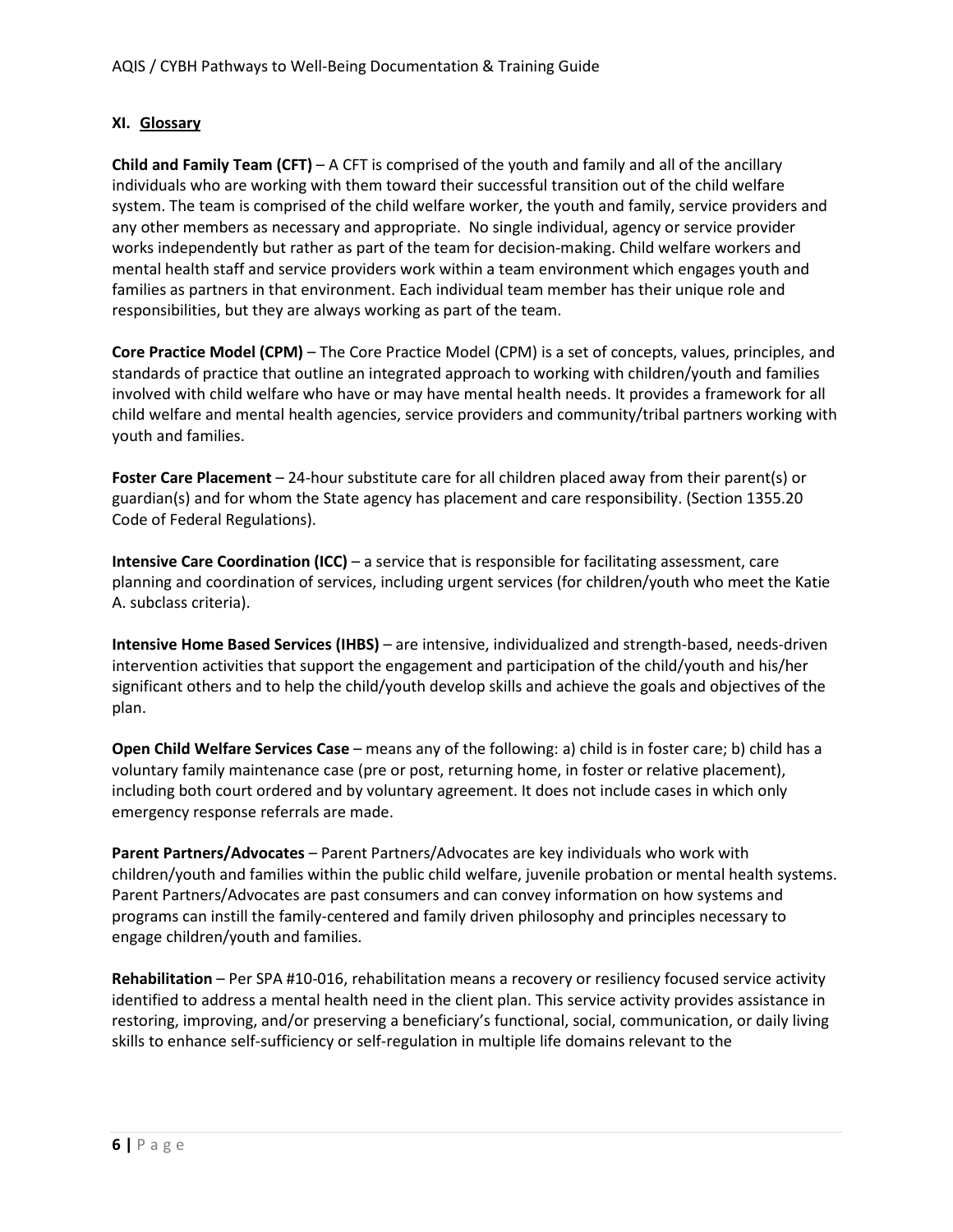developmental age and needs of the beneficiary. Rehabilitation also includes support resources, and/or medication education. Rehabilitation may be provided to a beneficiary or a group of beneficiaries.

**Specialty Mental Health Services** – Per Title 9, Chapter 11, Section 1810.247, means: (a) Rehabilitative Mental Health Services, including:

- (1) Mental health services
- (2) Medication support services
- (3) Day treatment intensive
- (4) Day rehabilitation
- (5) Crisis intervention
- (6) Crisis stabilization
- (7) Adult residential treatment services
- (8) Crisis residential treatment services
- (9) Psychiatric health facility services
- (b) Psychiatric Inpatient Hospital Services
- (c) Targeted Case Management
- (d) Psychiatrist Services
- (e) Psychologist Services
- (f) EPSDT Supplemental Specialty Mental Health Services
- (g) Psychiatric Nursing Facility Services

**Therapeutic Foster Care (TFC)** – TFC will be added to this manual at a later date. Further guidance and training from the State is being planned.

**Wraparound** – Wraparound is an intensive, individualized care planning and management process. The Wraparound process aims to achieve positive outcomes by providing a structured, creative and individualized team planning process that results in plans and services that are effective and relevant to the child and family.

## **XII. Informational Link:**

Core Practice Model Guide for Katie A. subclass members: http://www.dhcs.ca.gov/Documents/KACorePracticeModelGuideFINAL3-1-13.pdf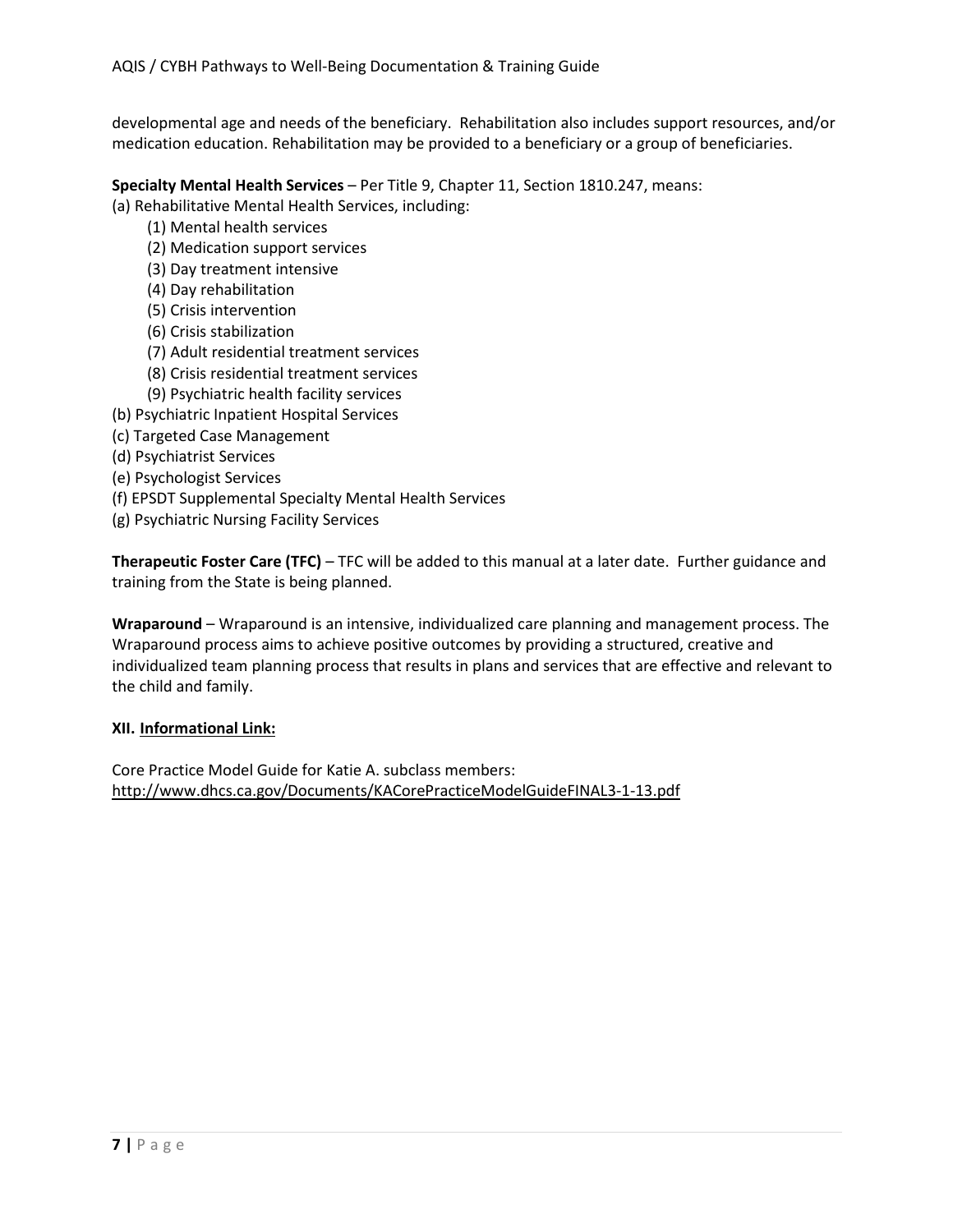# **Examples of the 90-Day PWB Member Tracking Sheet**

## **Pathways to Well-Being Member Tracking Sheet Blank Form**

| Clinic Name and address                                                                                                                                                                                                        | <b>Pathways to Well-Being</b><br>(PWB) Member Tracking Sheet                                                                                                                                                                   |                                                                                                                                                                                                                                | Label                                                                            |  |
|--------------------------------------------------------------------------------------------------------------------------------------------------------------------------------------------------------------------------------|--------------------------------------------------------------------------------------------------------------------------------------------------------------------------------------------------------------------------------|--------------------------------------------------------------------------------------------------------------------------------------------------------------------------------------------------------------------------------|----------------------------------------------------------------------------------|--|
|                                                                                                                                                                                                                                |                                                                                                                                                                                                                                |                                                                                                                                                                                                                                |                                                                                  |  |
|                                                                                                                                                                                                                                | Date: $\frac{1}{2}$                                                                                                                                                                                                            |                                                                                                                                                                                                                                |                                                                                  |  |
| 90-Day Review:                                                                                                                                                                                                                 | 90-Day Review:                                                                                                                                                                                                                 | 90-Day Review:                                                                                                                                                                                                                 | 90-Day Review:                                                                   |  |
| 1 <sup>st</sup> Quarter                                                                                                                                                                                                        | 2 <sup>nd</sup> Quarter / 6- Month Review                                                                                                                                                                                      | 90-Day Review<br>3 <sup>rd</sup> Quarter                                                                                                                                                                                       | 4 <sup>th</sup> Quarter / Annual Review                                          |  |
| Child meets PWB criteria:                                                                                                                                                                                                      | Child meets PWB criteria:                                                                                                                                                                                                      | Child meets PWB criteria:                                                                                                                                                                                                      | Child meets PWB criteria:                                                        |  |
| $Y$ es $N$ o                                                                                                                                                                                                                   | $Yes$ No                                                                                                                                                                                                                       | $Yes$ No                                                                                                                                                                                                                       | $Yes$ No                                                                         |  |
| See progress note dated:                                                                                                                                                                                                       | See progress note dated:                                                                                                                                                                                                       | See progress note dated:                                                                                                                                                                                                       | See progress note dated:                                                         |  |
| for update of case.                                                                                                                                                                                                            | for update of case.                                                                                                                                                                                                            |                                                                                                                                                                                                                                | _______________ for update of case.                                              |  |
| Initials:                                                                                                                                                                                                                      | Initials:                                                                                                                                                                                                                      | Initials:                                                                                                                                                                                                                      | Initials:                                                                        |  |
| 90-Day Review:                                                                                                                                                                                                                 | 90-Day Review:                                                                                                                                                                                                                 | 90-Day Review:<br>3rd Quarter                                                                                                                                                                                                  | 90-Day Review:                                                                   |  |
| 1st Quarter                                                                                                                                                                                                                    | 2 <sup>nd</sup> Quarter / 6- Month Review                                                                                                                                                                                      |                                                                                                                                                                                                                                | 4 <sup>th</sup> Quarter / Annual Review                                          |  |
| Child meets PWB criteria:                                                                                                                                                                                                      | Child meets PWB criteria:                                                                                                                                                                                                      | Child meets PWB criteria:                                                                                                                                                                                                      | Child meet PWB criteria:                                                         |  |
| $Yes$ No                                                                                                                                                                                                                       | $Yes = No$                                                                                                                                                                                                                     | $Yes$ No                                                                                                                                                                                                                       | $Yes \t_{No}$                                                                    |  |
| See progress note dated:                                                                                                                                                                                                       | See progress note dated:                                                                                                                                                                                                       | See progress note dated:                                                                                                                                                                                                       | See progress note dated:                                                         |  |
| for update of case.                                                                                                                                                                                                            | for update of case.                                                                                                                                                                                                            | for update of case.                                                                                                                                                                                                            | for update of case.                                                              |  |
| Initials: The Contract of the Contract of the Contract of the Contract of the Contract of the Contract of the Contract of the Contract of the Contract of the Contract of the Contract of the Contract of the Contract of the  | Initials: The Company of the Company of the Company of the Company of the Company of the Company of the Company of the Company of the Company of the Company of the Company of the Company of the Company of the Company of th | Initials: The Company of the Company of the Company of the Company of the Company of the Company of the Company of the Company of the Company of the Company of the Company of the Company of the Company of the Company of th | Initials:                                                                        |  |
| 90-Day Review:                                                                                                                                                                                                                 | 90-Day Review:                                                                                                                                                                                                                 | 90-Day Review:                                                                                                                                                                                                                 | 90-Day Review:                                                                   |  |
| 1st Quarter                                                                                                                                                                                                                    | 2 <sup>nd</sup> Quarter / 6- Month Review                                                                                                                                                                                      | 90-Day Review<br>3rd Quarter                                                                                                                                                                                                   | 4 <sup>th</sup> Quarter / Annual Review                                          |  |
| Child meets PWB criteria:                                                                                                                                                                                                      | Child meets PWB criteria:                                                                                                                                                                                                      | Child meets PWB criteria:                                                                                                                                                                                                      | Child meets PWB criteria:                                                        |  |
| $Y$ es $N$ o                                                                                                                                                                                                                   | $Yes$ No                                                                                                                                                                                                                       | $Y$ es $N$ o                                                                                                                                                                                                                   | $Y$ es $N$ o                                                                     |  |
| See progress note dated:                                                                                                                                                                                                       | See progress note dated:                                                                                                                                                                                                       | See progress note dated:                                                                                                                                                                                                       | See progress note dated:                                                         |  |
| for update of case.                                                                                                                                                                                                            | for update of case.                                                                                                                                                                                                            | for update of case.                                                                                                                                                                                                            | for update of case.                                                              |  |
| Initials:                                                                                                                                                                                                                      | Initials:                                                                                                                                                                                                                      | Initials:                                                                                                                                                                                                                      | Initials:                                                                        |  |
|                                                                                                                                                                                                                                |                                                                                                                                                                                                                                |                                                                                                                                                                                                                                |                                                                                  |  |
| 90-Day Review:                                                                                                                                                                                                                 |                                                                                                                                                                                                                                |                                                                                                                                                                                                                                | 90-Day Review:                                                                   |  |
| 1 <sup>st</sup> Quarter                                                                                                                                                                                                        | 90-Day Review:<br>2 <sup>nd</sup> Quarter / 6- Month Review                                                                                                                                                                    | 90-Day Review:<br>3rd Quarter                                                                                                                                                                                                  |                                                                                  |  |
| Child meets PWB criteria:<br>$Yes$ No                                                                                                                                                                                          | Child meets PWB criteria:<br>$Yes$ No                                                                                                                                                                                          | Child meets PWB criteria:<br>$Yes$ No                                                                                                                                                                                          | 4 <sup>th</sup> Quarter / Annual Review<br>Child meets PWB criteria:<br>$Yes$ No |  |
| See progress note dated:                                                                                                                                                                                                       | See progress note dated:                                                                                                                                                                                                       | See progress note dated:                                                                                                                                                                                                       | See progress note dated:                                                         |  |
| for update of case.                                                                                                                                                                                                            | for update of case.                                                                                                                                                                                                            | for update of case.                                                                                                                                                                                                            |                                                                                  |  |
| Initials: The control of the control of the control of the control of the control of the control of the control of the control of the control of the control of the control of the control of the control of the control of th | Initials: The Contract of the Contract of the Contract of the Contract of the Contract of the Contract of the Contract of the Contract of the Contract of the Contract of the Contract of the Contract of the Contract of the  | Initials:                                                                                                                                                                                                                      | for update of case.<br>Initials:                                                 |  |
|                                                                                                                                                                                                                                |                                                                                                                                                                                                                                |                                                                                                                                                                                                                                |                                                                                  |  |
| 90-Day Review:                                                                                                                                                                                                                 | 90-Day Review:                                                                                                                                                                                                                 | 90-Day Review:                                                                                                                                                                                                                 | 90-Day Review:                                                                   |  |
| 1st Quarter                                                                                                                                                                                                                    | 2 <sup>nd</sup> Quarter / 6- Month Review                                                                                                                                                                                      | 3rd Quarter                                                                                                                                                                                                                    | 4 <sup>th</sup> Quarter / Annual Review                                          |  |
| Child meets PWB criteria:                                                                                                                                                                                                      | Child meets PWB criteria:                                                                                                                                                                                                      | Child meets PWB criteria:                                                                                                                                                                                                      | Child meets PWB criteria:                                                        |  |
| $Y$ es $N$ o                                                                                                                                                                                                                   | $Yes$ No                                                                                                                                                                                                                       | $Yes$ $No$                                                                                                                                                                                                                     | $Y$ es $N$ o                                                                     |  |
| See progress note dated:                                                                                                                                                                                                       | See progress note dated:                                                                                                                                                                                                       | See progress note dated:                                                                                                                                                                                                       | See progress note dated:                                                         |  |
| for update of case.                                                                                                                                                                                                            | for update of case.                                                                                                                                                                                                            | for update of case.                                                                                                                                                                                                            | for update of case.                                                              |  |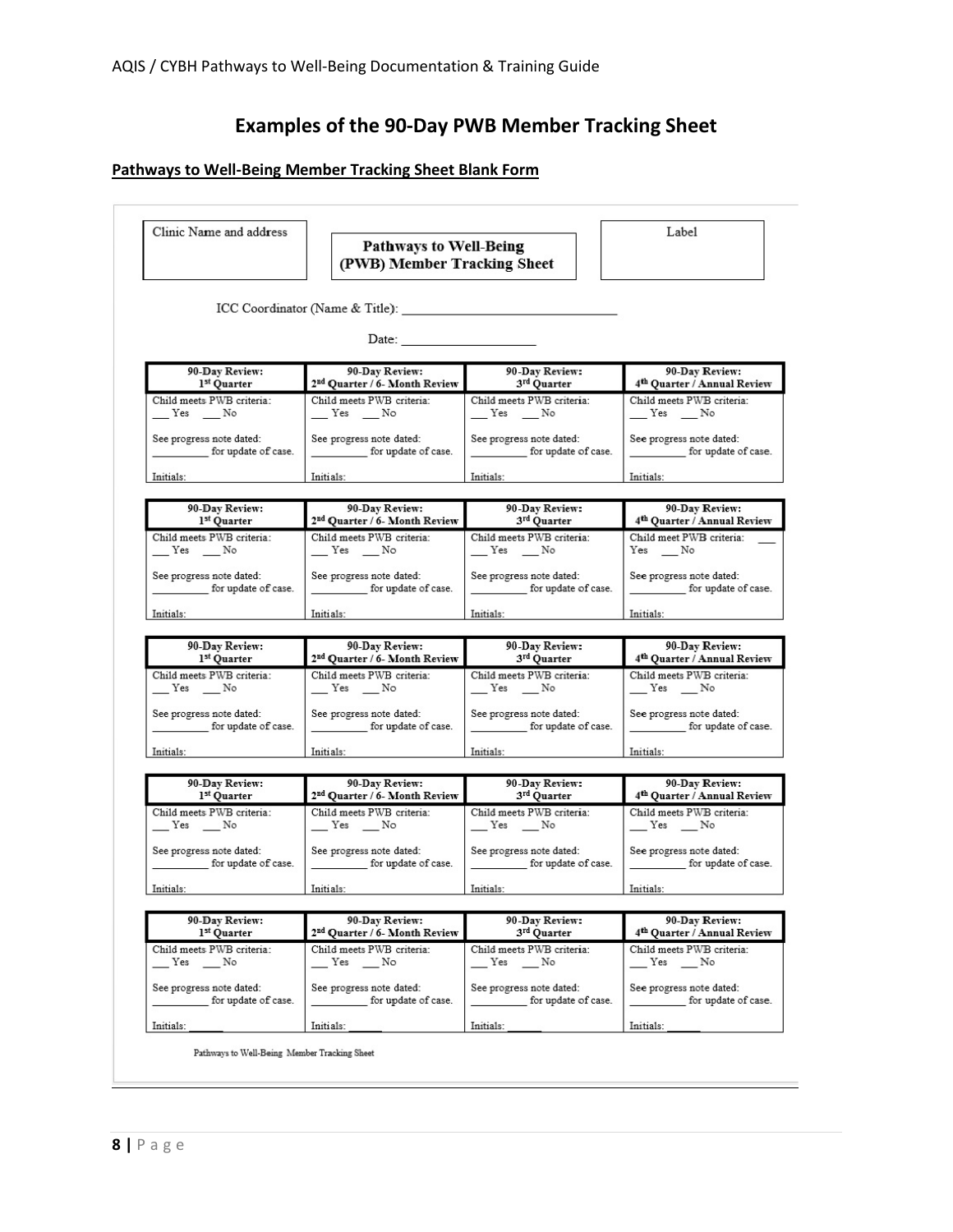#### **How to implement the 90-Day Reviews**

#### **Example A:**

- A. This is a new case and identified to meet the criteria for the Katie A. subclass during the assessment period.
- B. The case is opened **May 1, 2013**.
	- 1. The clinician will complete the Initial Assessment within the 60-Day period by **June 29, 2013.**
		- a. During the 60-Day assessment period, the Pathways to Well-Being subclass Member Tracking Sheet shall be completed as well when the youth has been identified to meet the subclass criteria. If the client meets criteria to receive ICC and or IHBS then the CARE PLAN will include TCM/ICC and or Rehab services/IHBS.
	- 2. The 1<sup>st</sup> 90-Day review is due at the 6-Month Update, **October 31, 2013**, even though in this case it is greater than the 90-Day review period. The purpose for this  $1<sup>st</sup>$  90-Day review exception is to align the 90-Day review with the 6-Month Updates and Annual Updates going forward.
		- a. The 90-Day review is documented in the appropriate quarterly box on the PWB Member Tracking Sheet and in a corresponding progress note to reflect progress towards the Core Practice Model objectives. This is billed as ICC.
		- b. This is a 90-Day review/6-Month Update, only one note is required and this is billed as ICC.
		- c. As usual procedure for a 6-Month Update; the MTP and the CARE PLAN will need to be updated.
- 3. The next 90-Day review will be due 3 months following the 6-Month Update review and is due by **January 31, 2014**.
	- a. Update the appropriate quarterly box on the Pathways to Well-Being Member Tracking Sheet and document in a corresponding progress note the progress and/or barriers during this period. This is billed as ICC.
- 4. The next 90-Day review will be at the actual Annual Update review and due by **April 30, 2014**.
	- a. The 90-Day review is documented in the appropriate quarterly box on the Pathways to Well-Being Member Tracking Sheet and in a corresponding progress note to reflect progress towards the Core Practice Model objectives. This is billed as ICC.
	- b. This is a 90-Day/Annual Update, only one note is required and this is billed as ICC.
	- c. As usual procedure for an Annual Update review; the MTP and CARE PLAN will need to be updated.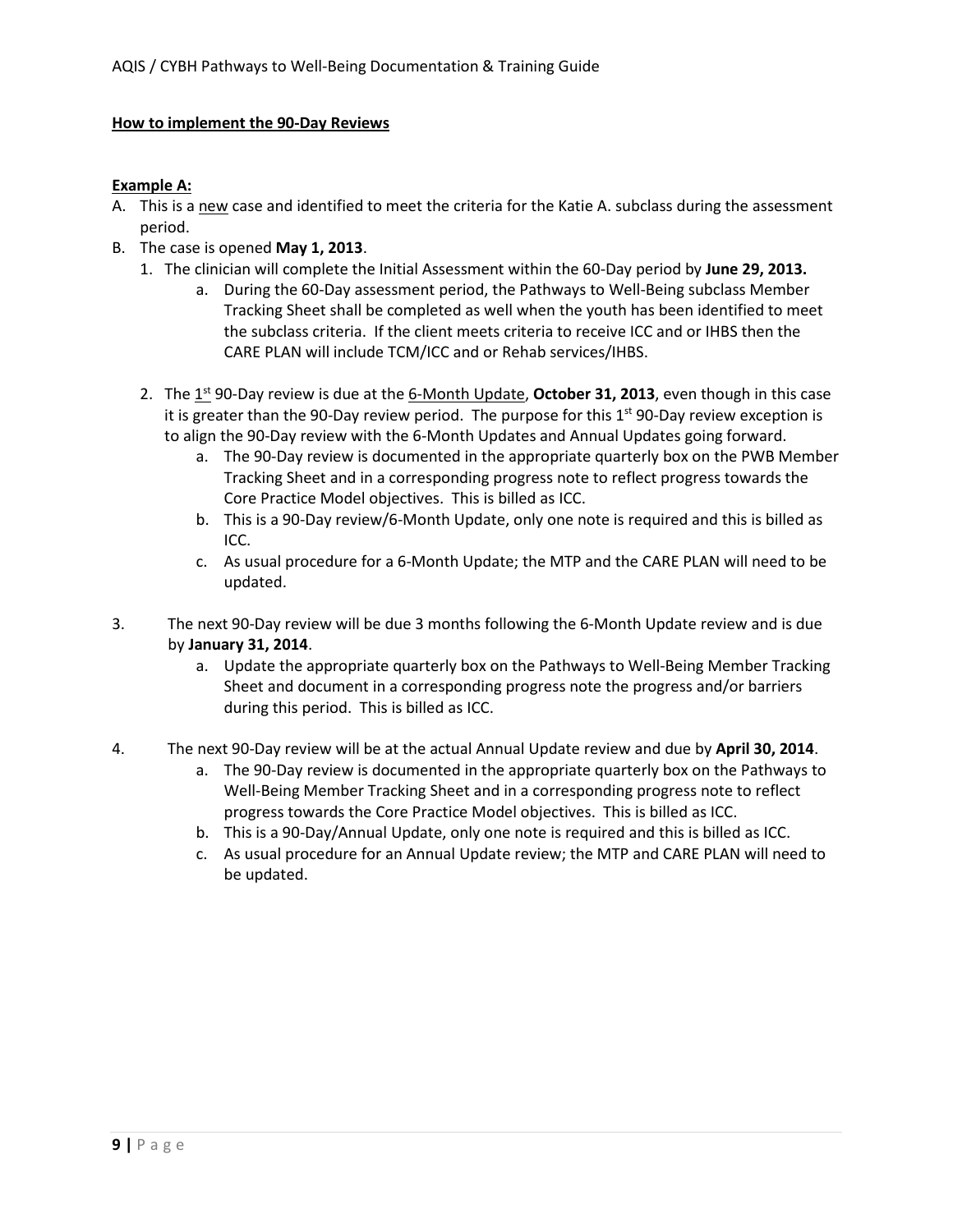| Clinic Name and address                                         | <b>Pathways to Well-Being</b><br>(PWB) Member Tracking Sheet |                                                          | Example A<br><b>Case Opened: 05/01/13</b>                 |  |
|-----------------------------------------------------------------|--------------------------------------------------------------|----------------------------------------------------------|-----------------------------------------------------------|--|
|                                                                 | ICC Coordinator (Name & Title): Candy Parker, LCSW           |                                                          |                                                           |  |
| Date: $05/01/13$                                                |                                                              |                                                          |                                                           |  |
| 90-Day Review:<br>1st Quarter                                   | 90-Day Review:<br>2 <sup>nd</sup> Quarter / 6- Month Review  | 90-Day Review:<br>3rd Quarter                            | 90-Day Review:<br>4th Quarter / Annual Review             |  |
| Child meets PWB criteria:<br>Yes A<br>$\blacktriangleright$ No. | Child meets PWB criteria:<br>$X$ Yes ___ No                  | Child meets PWB criteria:<br>$X$ Yes ___ No              | Child meets PWB criteria:<br>$X$ Yes __No                 |  |
| See progress<br>of case.                                        | See progress note dated:<br>10/31/13 for update of case.     | See progress note dated: for<br>01/31/14 update of case. | See progress note dated:<br>04/30/14 for update of case.  |  |
| Initials:                                                       | Initials: CP                                                 | Initials: CP                                             | Initials: CP                                              |  |
| 90-Day Review:<br>1st Ouarter                                   | 90-Day Review:<br>2 <sup>nd</sup> Quarter / 6- Month Review  | 90-Day Review:<br>3rd Quarter                            | 90-Day Review:<br>4 <sup>th</sup> Quarter / Annual Review |  |
| Child meets PWB criteria:<br>$Y$ es $N$ o                       | Child meets PWB criteria:<br>$Yes$ No                        | Child meets PWB criteria:<br>$Yes$ No                    | Child meet PWB criteria:<br>$Yes \t\t\t No$               |  |
| See progress note dated:<br>for update of case.                 | See progress note dated:<br>for update of case.              | See progress note dated:<br>for update of case.          | See progress note dated:<br>for update of case.           |  |
| Initials:                                                       | Initials:                                                    | Initials:                                                | Initials:                                                 |  |
|                                                                 |                                                              |                                                          |                                                           |  |
| 90-Day Review:                                                  | 90-Day Review:                                               | 90-Day Review:                                           | 90-Day Review:                                            |  |
| 1st Quarter                                                     | 2 <sup>nd</sup> Quarter / 6- Month Review                    | 90-Day Review<br>3rd Quarter                             | 4 <sup>th</sup> Quarter / Annual Review                   |  |
| Child meets PWB criteria:<br>Yes No                             | Child meets PWB criteria:<br>Yes No                          | Child meets PWB criteria:<br>Yes No                      | Child meets PWB criteria:<br>Yes No                       |  |
| See progress note dated:<br>for update of case.                 | See progress note dated:<br>for update of case.              | See progress note dated:<br>for update of case.          | See progress note dated:<br>for update of case.           |  |
| Initials:                                                       | Initials: 1999                                               | Initials:                                                | Initials:                                                 |  |
| 90-Day Review:<br>1st Quarter                                   | 90-Day Review:<br>2 <sup>nd</sup> Quarter / 6- Month Review  | 90-Day Review:                                           | 90-Day Review:<br>4 <sup>th</sup> Quarter / Annual Review |  |
| Child meets PWB criteria:<br>Yes No                             | Child meets PWB criteria:<br>Yes No                          | 3rd Quarter<br>Child meets PWB criteria:<br>Yes No       | Child meets PWB criteria:<br>Yes No                       |  |
| See progress note dated:<br>for update of case.                 | See progress note dated:<br>for update of case.              | See progress note dated:<br>for update of case.          | See progress note dated:<br>for update of case.           |  |
| Initials:                                                       | Initials:                                                    | Initials:                                                | Initials:                                                 |  |
|                                                                 |                                                              |                                                          |                                                           |  |
| 90-Day Review:<br>1st Quarter                                   | 90-Day Review:<br>2 <sup>nd</sup> Quarter / 6- Month Review  | 90-Day Review:<br>3rd Quarter                            | 90-Day Review:<br>4 <sup>th</sup> Quarter / Annual Review |  |
| Child meets PWB criteria:<br>Yes No                             | Child meets PWB criteria:<br>$Yes$ No                        | Child meets PWB criteria:<br>$Yes$ No                    | Child meets PWB criteria:<br>$Yes$ No                     |  |
| See progress note dated:<br>for update of case.                 | See progress note dated:<br>for update of case.              | See progress note dated:<br>for update of case.          | See progress note dated:<br>for update of case.           |  |

Pathways to Well-Being Member Tracking Sheet